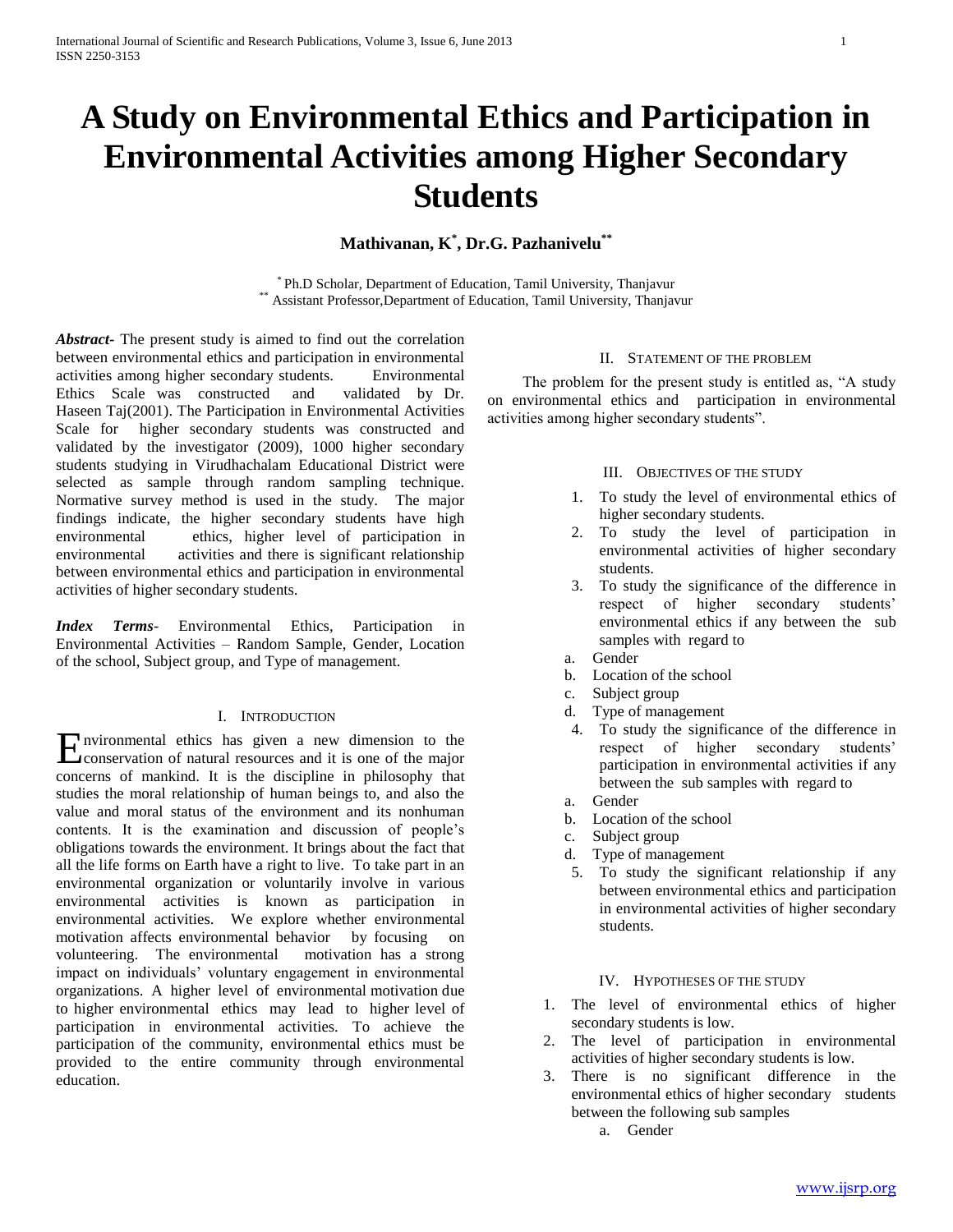- b. Location of the school
- c. Subject group
- d. Type of management
- 4. There is no significant difference in the participation in environmental activities of higher secondary students between the following sub samples
	- a. Gender
	- b. Location of the school
	- c. Subject group
	- d. Type of management
- 5. There is no significant relationship between environmental ethics and participation in environmental activities of higher secondary students.

## V. METHODOLOGY

Normative Survey Method has been used in the study. **Tools used**

1. Environmental ethics Scale constructed and validated by

**Dr. Haseen Taj(2001).**

2. Participation in environmental activities Scale for higher secondary students was constructed and validated by the investigator (2009).

#### **Sample of the study**

 Using random selection, 1000 Higher secondary students from virudachalam educational district were selected for the present study.

#### **Statistical technique used**

#### **Differential analysis**

 Descriptive analysis, Differential analysis and Correlation analysis were used in the present study to test the hypotheses and interpret the data.

#### VI. STATISTICAL ANALYSIS AND INTERPRETATION OF DATA

## **Descriptive analysis Table 1. Mean and Standard Deviation of environmental ethics and participation in environmental activities scores of the entire sample**

Variables N Mean SD Environmental ethics | 1000 | 107.79 | 12.41 Participation in 1000

29.89 5.53

 It could be observed from the table 1. that mean and standard deviation values of higher secondary students environmental ethics of the entire sample is found to be 107.79 and 12.41 respectively . The mean value of the entire sample is higher than the mid value 67.5. Therefore, it is found that the higher secondary students have high environmental ethics. The hypothesis no.1 is rejected. The calculated mean and standard deviation values of higher secondary students participation in environmental activities of the entire sample is found to be 29.89 and 5.53 respectively . The mean value of the entire sample is higher than the mid value 18. Therefore, it is found that the higher secondary students have higher level of participation in environmental activities. The hypothesis no. 2 is rejected.

|                     |        |             | Environmental ethics |           |               | Participation in<br>environmental activities |       |           |         |           |
|---------------------|--------|-------------|----------------------|-----------|---------------|----------------------------------------------|-------|-----------|---------|-----------|
| Variables           |        | $\mathbf N$ | Mean                 | <b>SD</b> | $t-$<br>value | $Sig^*$                                      | Mean  | <b>SD</b> | t-value | $Sig^*$   |
|                     | Male   | 497         | 107.47               | 12.80     |               |                                              | 29.99 | 5.48      |         |           |
| Gender              | Female | 503         | 108.10               | 12.02     | 0.80          | <b>NS</b>                                    | 29.80 | 5.59      | 0.53    | <b>NS</b> |
| Location            | Urban  | 467         | 107.37               | 12.39     |               |                                              | 29.42 | 5.46      |         |           |
| of<br>the<br>school | Rural  | 533         | 108.16               | 12.43     | 1.00          | <b>NS</b>                                    | 30.31 | 5.57      | 2.57    | S         |

**Table 2. Significance difference in the sub-samples of Higher Secondary Students' environmental ethics and participation in environmental activities – Gender and Location of the school**

environmental activities

\*Significant at 0.05 level, NS - Not significant, S – Significant

#### VII. ENVIRONMENTAL ETHICS

 In order to check the null hypothesis with respect to gender, the t- test was employed. The mean of male higher secondary students(N=497) is found to be 107.47 with a SD of 12.80. The mean of female higher secondary students(N=503) is found to be

108.10 with a SD of 12.02. The computed t value is 0.80 which is not significant at 0.05 level. Since the calculated t- value is lesser than the tabulated t- value, the hypothesis no.3(a) is accepted.

 In order to check the null hypothesis with respect to location of the school, the t- test was employed. The mean of urban school higher secondary students(N=467) is found to be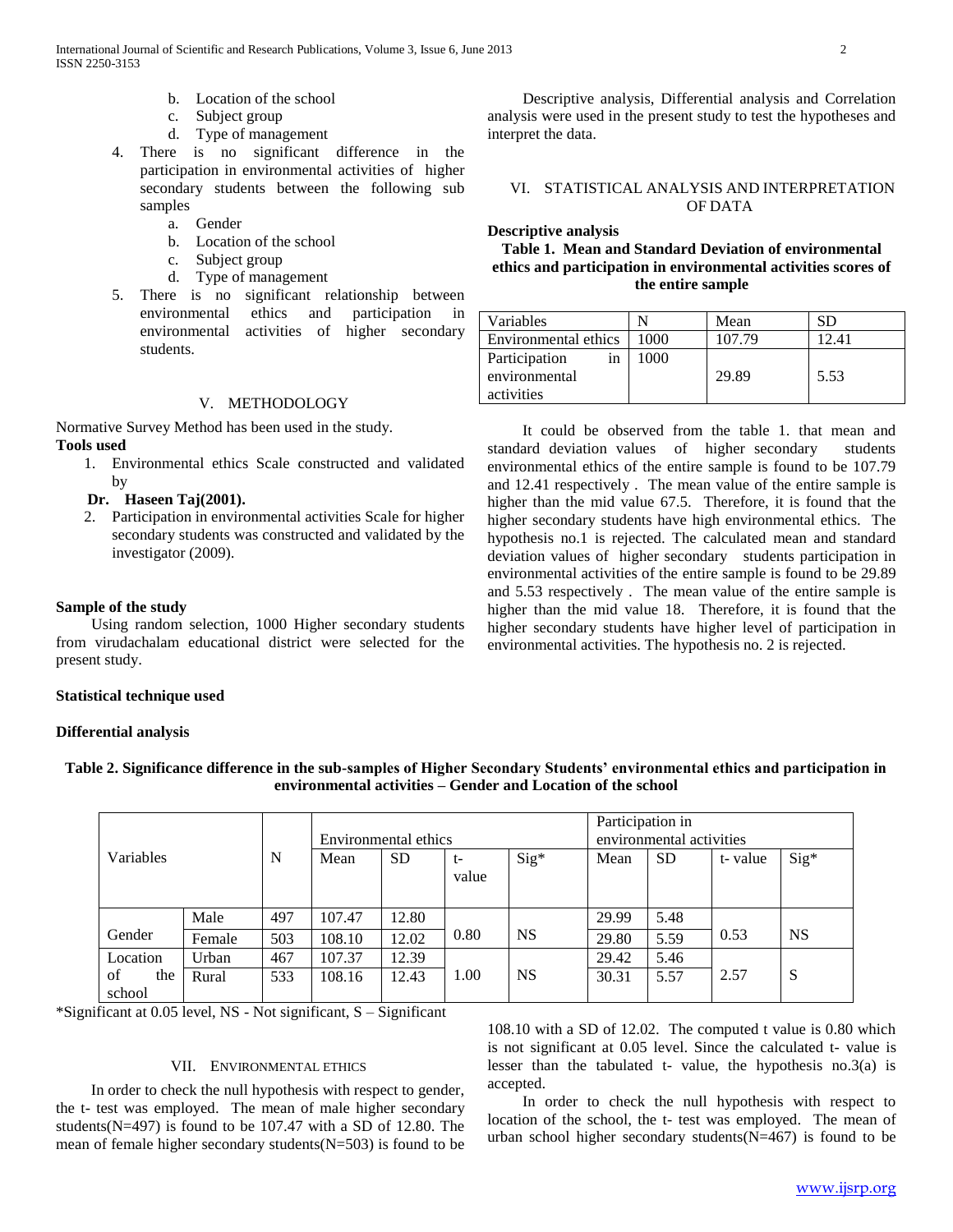107.37 with a SD of 12.39. The mean of rural school higher secondary students(N=533) is found to be 108.16 with a SD of 12.43. The computed t value is 1.00 which is not significant at 0.05 level. Since the calculated t- value is lesser than the tabulated t- value, the hypothesis 3(b) is accepted.

#### **Participation in environmental activities**

 In order to check the null hypothesis with respect to gender, the t- test was employed. The mean of male higher secondary students(N=497) is found to be 29.99 with a SD of 5.48. The mean of female higher secondary students( $N=503$ ) is found to be 29.80 with a SD of 5.59. The computed t value is 0.53 which is

not significant at 0.05 level. Since the calculated t- value is lesser than the tabulated t- value, the hypothesis 4(a) is accepted.

 In order to check the null hypothesis with respect to location of the school, the t- test was employed. The mean of urban school higher secondary students(N=467) is found to be 29.42 with a SD of 5.46. The mean of rural school higher secondary students(N=533) is found to be 30.31 with a SD of 5.57. The computed t value is 2.57 which is significant at 0.05 level. Since the calculated t- value is greater than the tabulated tvalue, the hypothesis 4(b) is rejected.

| Table 3. Significance difference in the sub-samples of Higher Secondary Students' environmental ethics - Subject group and |  |
|----------------------------------------------------------------------------------------------------------------------------|--|
| Type of management                                                                                                         |  |

| Variables                | of<br>Sources<br>variation | Sum<br>of<br>squares | df             | Mean<br>square | F Value | Level of significance          |
|--------------------------|----------------------------|----------------------|----------------|----------------|---------|--------------------------------|
| Subject group            | Between<br>groups          | 22.53                | $\overline{2}$ | 11.26          |         | <b>Not</b>                     |
|                          | Within groups              | 153871.4             | 997            | 154.33         | 0.07    | Significant<br>at $0.05$ level |
|                          | Total                      | 153893.9             | 999            |                |         |                                |
| of<br>Type<br>management | Between<br>groups          | 1467.47              | $\overline{2}$ | 733.74         |         |                                |
|                          | Within groups              | 152426.4             | 997            | 152.89         | 4.80    | Significant<br>at $0.01$ level |
|                          | Total                      | 153893.9             | 999            |                |         |                                |

 In order to check the null hypothesis with respect to subject group, the F test was made. The F value is found to be 0.07 which is not significant at 0.05 level for  $(2, 997)$  dfs. It denotes that there is no significant difference among the higher secondary students who belongs to different subject group with respect to their environmental ethics. The null hypothesis 3(c) is accepted. In order to check the null hypothesis with respect to the type of management, the F test was made. The F value is found to be 4.80 which is significant at 0.01 level for (2, 997) dfs. It denotes that there is no significant difference among the higher secondary students who belongs to different type of management with respect to their environmental ethics. The null hypothesis 3(d) is rejected.

**Table 4. Significance difference in the sub-samples of Higher Secondary Students' participation in environmental activities – Subject group and Type of management**

| Variable                 | of<br>Sources<br>variation | of<br>Sum<br>squares | df             | Mean<br>square | F Value | Level of significance          |  |
|--------------------------|----------------------------|----------------------|----------------|----------------|---------|--------------------------------|--|
|                          | <b>Between</b><br>groups   | 96.94                | $\overline{2}$ | 48.47          |         | <b>Not</b>                     |  |
| Subject group            | Within groups              | 30459.82             | 997            | 30.551         | 1.59    | Significant<br>at $0.05$ level |  |
|                          | Total                      | 30556.76             | 999            |                |         |                                |  |
|                          | Between<br>groups          | 404.53               | 2              | 202.27         |         |                                |  |
| Type<br>of<br>management | Within groups              | 30152.23             | 997            | 30.24          | 6.69    | Significant<br>at $0.01$ level |  |
|                          | Total                      | 30556.76             | 999            |                |         |                                |  |

 In order to check the null hypothesis with respect to subject group, the F test was made. The F value is found to be 1.59

which is not significant at 0.05 level for (2, 997) dfs. It denotes that there is no significant difference among the higher secondary